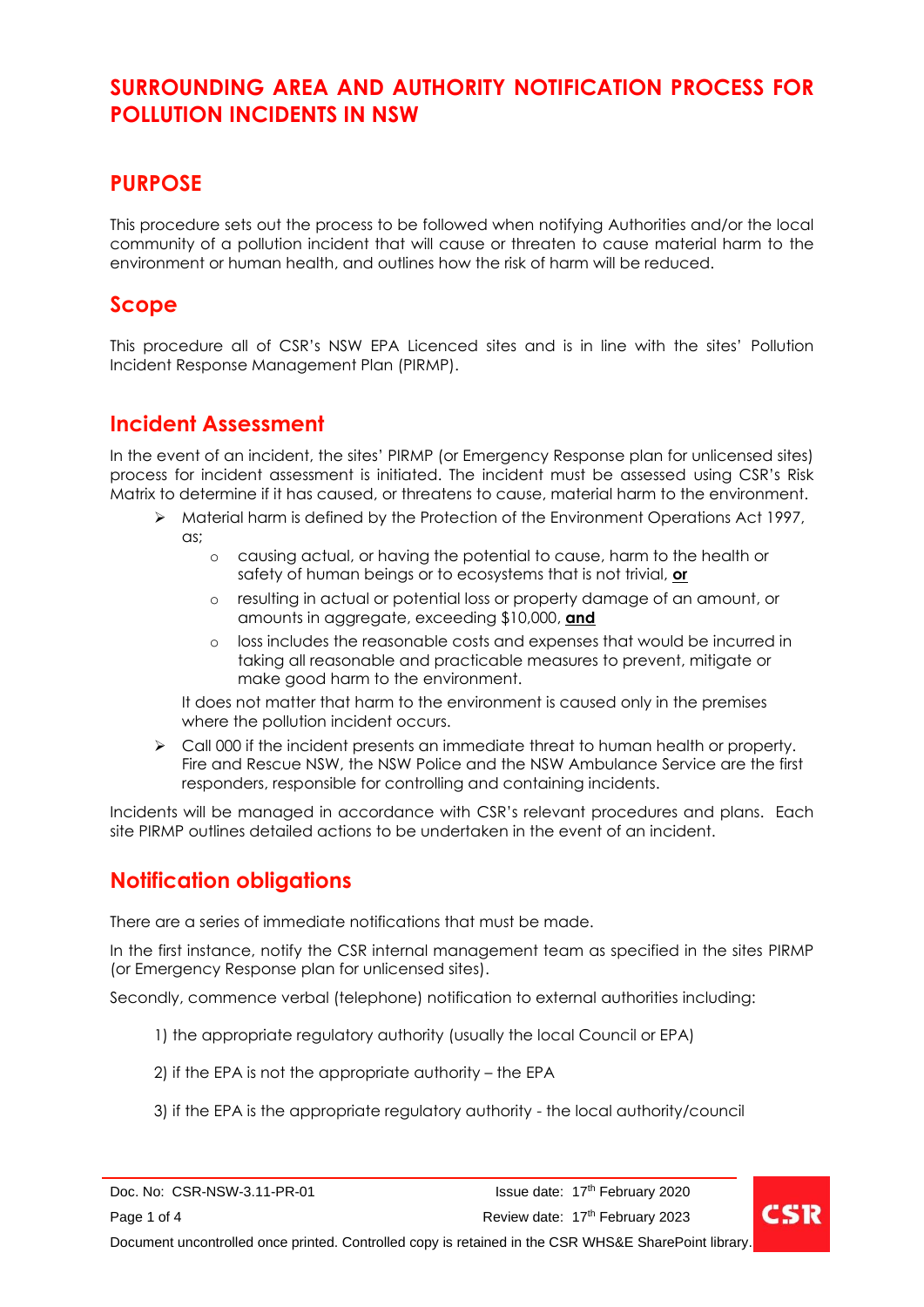4) the Ministry of Health

5) the WorkCover Authority

6) Fire and Rescue NSW

7) If so directed by the EPA (verbally or in writing), notify such other persons as the EPA requires.

For each relevant authority, the appropriate point of 24 hour contact is: •EPA – Environment Line on 131 555 •Ministry of Health - via the local Public Health Unit (see:

[http://www.health.nsw.gov.au/publichealth/Infectious/phus.asp\)](http://www.health.nsw.gov.au/publichealth/Infectious/phus.asp)

• WorkCover on 13 10 50 (WorkCover will ask for the ABN, all sites (licensed and nonlicensed) will report the **CSR Building Products Limited ABN 55 008 631 356.**

•Fire and Rescue NSW on 1300 729 579

The appropriate contact for the relevant local authority and Public Health Unit will vary depending on location. All relevant contact numbers are contained with the sites' PIRMP (or Emergency Response plan for unlicensed sites)

Table A below outlines the local council and public health unit contact details.

| <b>CSR Site</b>              | <b>EPA</b><br>Licence<br><b>Number</b> | Location                                | <b>Local Authority/Council</b>                                                                                                                 | <b>Public Health Unit</b>                                                                                                                                                                                                                                                                                                                                                             |
|------------------------------|----------------------------------------|-----------------------------------------|------------------------------------------------------------------------------------------------------------------------------------------------|---------------------------------------------------------------------------------------------------------------------------------------------------------------------------------------------------------------------------------------------------------------------------------------------------------------------------------------------------------------------------------------|
| <b>Bradford</b><br>Ingleburn | 13087                                  | 55 Stennett<br>Road,<br>Ingleburn, 2565 | <b>Campbelltown City Council</b><br>http://www.campbelltown.nsw.gov.au/<br>General Contact 02 4645 4000<br>Pollution Issues. 02 4645 4604      | Eastern<br>Zone(Camperdown<br>Office)<br><b>Contact Details</b><br>PO Box 374,<br>Camperdown 2050<br>Ph: 02 9515 9420 and<br>ask for the Environmental<br><b>Health Officer</b><br>Fax: 02 9515 9440<br>AH<br>Ph: 02 9515 6111<br>(Royal Prince Alfred<br>Hospital) or<br>Ph: 02 9828 3000<br>(Liverpool Hospital)<br>- ask for the<br><b>Environmental Health</b><br>Officer on call |
|                              |                                        |                                         |                                                                                                                                                | Parramatta Office                                                                                                                                                                                                                                                                                                                                                                     |
| Roofing<br>Rosehill          | 2007                                   | 10 Grand<br>Avenue.<br>Rosehill, 2142   | <b>Parramatta City Council</b><br>http://www.parracity.nsw.gov.au/<br>General Contact 02 9806 5636<br>02 9806 5050<br>After hours<br>emergency | <b>Contact Details</b><br>Locked Bag 7118,<br>Parramatta BC 2150<br>Ph: 02 9840 3603 and<br>ask for the Environmental<br><b>Health Unit</b><br>Fax: 02 9840 3608<br>AH<br>Ph: 02 9845 5555<br>(Westmead Hospital)<br>- ask for Public Health<br>Officer on call                                                                                                                       |

#### **TABLE A**

Doc. No: CSR-NSW-3.11-PR-01 Page 2 of 4 **Page 2 of 4** Review date: 17<sup>th</sup> February 2023

Issue date: 17<sup>th</sup> February 2020



Document uncontrolled once printed. Controlled copy is retained in the CSR WHS&E SharePoint library.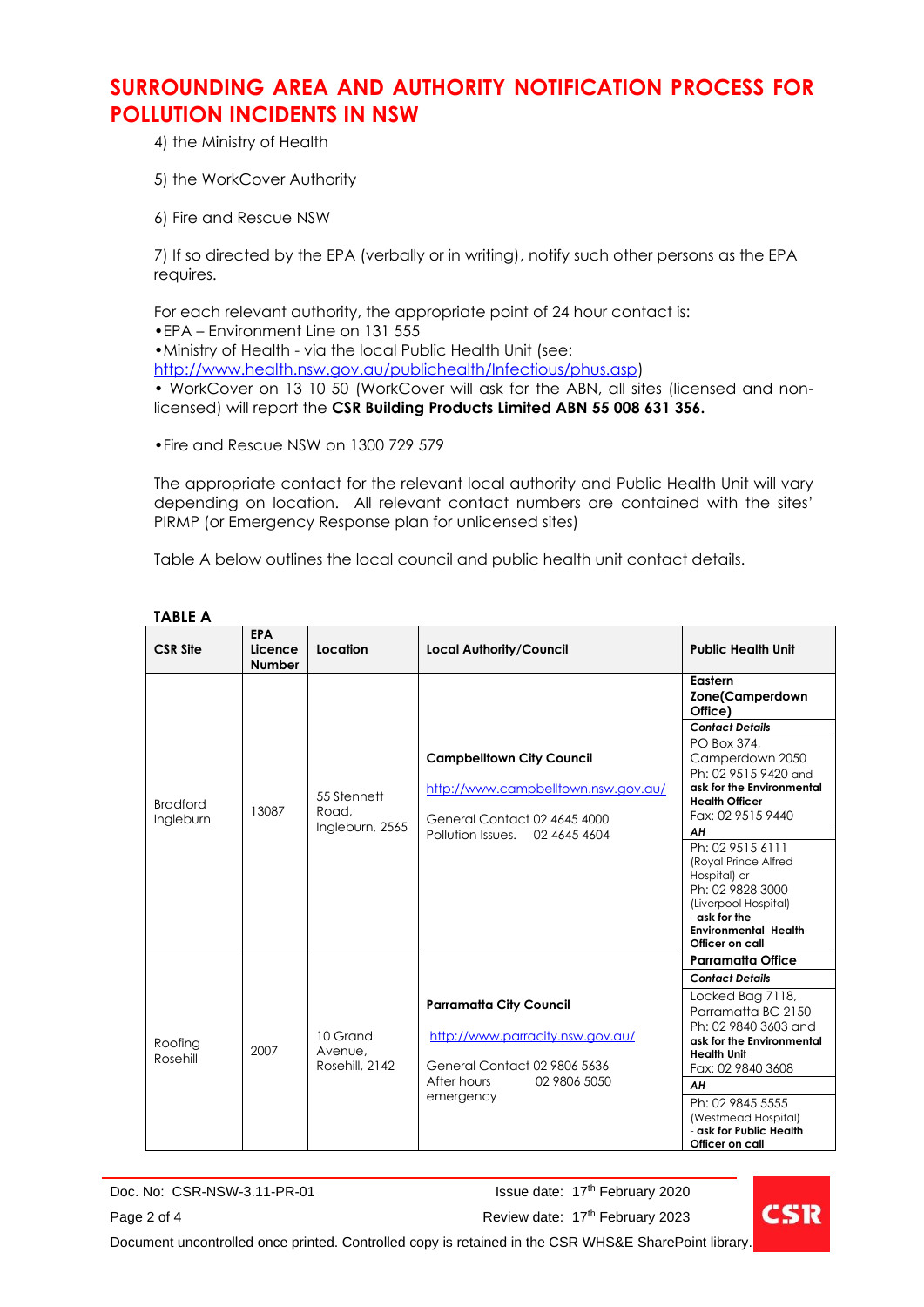| <b>CSR Site</b>              | <b>EPA</b><br>Licence<br><b>Number</b> | Location                                        | <b>Local Authority/Council</b>                                                                                                            | <b>Public Health Unit</b>                                                                                                                                                                                                                                                                                                                                                                    |
|------------------------------|----------------------------------------|-------------------------------------------------|-------------------------------------------------------------------------------------------------------------------------------------------|----------------------------------------------------------------------------------------------------------------------------------------------------------------------------------------------------------------------------------------------------------------------------------------------------------------------------------------------------------------------------------------------|
| Hebel<br>Somersby            | 3427                                   | 112 Wisemans<br>Ferry Road,<br>Somersby, 2250   |                                                                                                                                           | <b>Gosford Office</b>                                                                                                                                                                                                                                                                                                                                                                        |
|                              |                                        |                                                 |                                                                                                                                           | <b>Contact Details</b>                                                                                                                                                                                                                                                                                                                                                                       |
|                              |                                        |                                                 | <b>Gosford City Council</b><br>http://www.gosford.nsw.gov.au/<br>General Contact 02 4325 8222<br>And After hours<br>emergency             | PO Box 361, Gosford,<br>2250<br>Ph: 02 4349 4845 and<br>ask for the Environmental<br><b>Health Section</b><br>Fax: 02 4349 4850 (s)                                                                                                                                                                                                                                                          |
|                              |                                        |                                                 |                                                                                                                                           | AН                                                                                                                                                                                                                                                                                                                                                                                           |
|                              |                                        |                                                 |                                                                                                                                           | Ph: 02 4320 2111<br>(Gosford Hospital)<br>- ask for the<br><b>Environmental Health</b><br>Officer on call                                                                                                                                                                                                                                                                                    |
| <b>LWS Wetherill</b><br>Park | 457                                    | 376 Victoria<br>Street, Wetherill<br>Park, 2164 | <b>Fairfield City Council</b><br>http://www.fairfieldcity.nsw.gov.au/<br>General Contact 02 9725 0222<br>02 9725 0222<br>Pollution Issues | Eastern<br><b>Zone(Camperdown</b><br>Office)<br><b>Contact Details</b><br>PO Box 374,<br>Camperdown 2050<br>Ph: 02 9515 9420 and<br>ask for the Environmental<br><b>Health Officer</b><br>Fax: 02 9515 9440<br>AH<br>Ph: 02 9515 6111<br>(Royal Prince Alfred<br>Hospital) or<br>Ph: 02 9828 3000<br>(Liverpool Hospital)<br>- ask for the<br><b>Environmental Health</b><br>Officer on call |

(f) The Ministry of Health (via the local Public Health Unit), will use a questionnaire to record the details of the incident. A copy of this questionnaire is available on the CSR WHS&E SharePoint library under element 4.3 – Incident Response as Technical Support Resource [\(CSR-NSW-ENV-4.3-TR-01 PHU Chemical or Pollution Incident Information](http://intranet.csr.com.au/sites/whs/WHSRes/CSR-NSW-ENV-4.3-TR-01%20%20PHU%20Chemical%20or%20Pollution%20Incident%20Information%20Notification%20Template.pdf)  [Notification Template.pdf\)](http://intranet.csr.com.au/sites/whs/WHSRes/CSR-NSW-ENV-4.3-TR-01%20%20PHU%20Chemical%20or%20Pollution%20Incident%20Information%20Notification%20Template.pdf).

## **Updating original notification**

If new information since the original notification becomes apparent, then repeat the verbal external notification process to authorities as outlined above.

Examples of new information:

1) the nature, the estimated quantity or volume and the concentration of any pollutants involved;

2) the circumstances in which the incident occurred (including the cause of the incident, if known);

3) the actions taken or proposed to be taken to deal with the incident, any resulting pollution or threatened pollution.